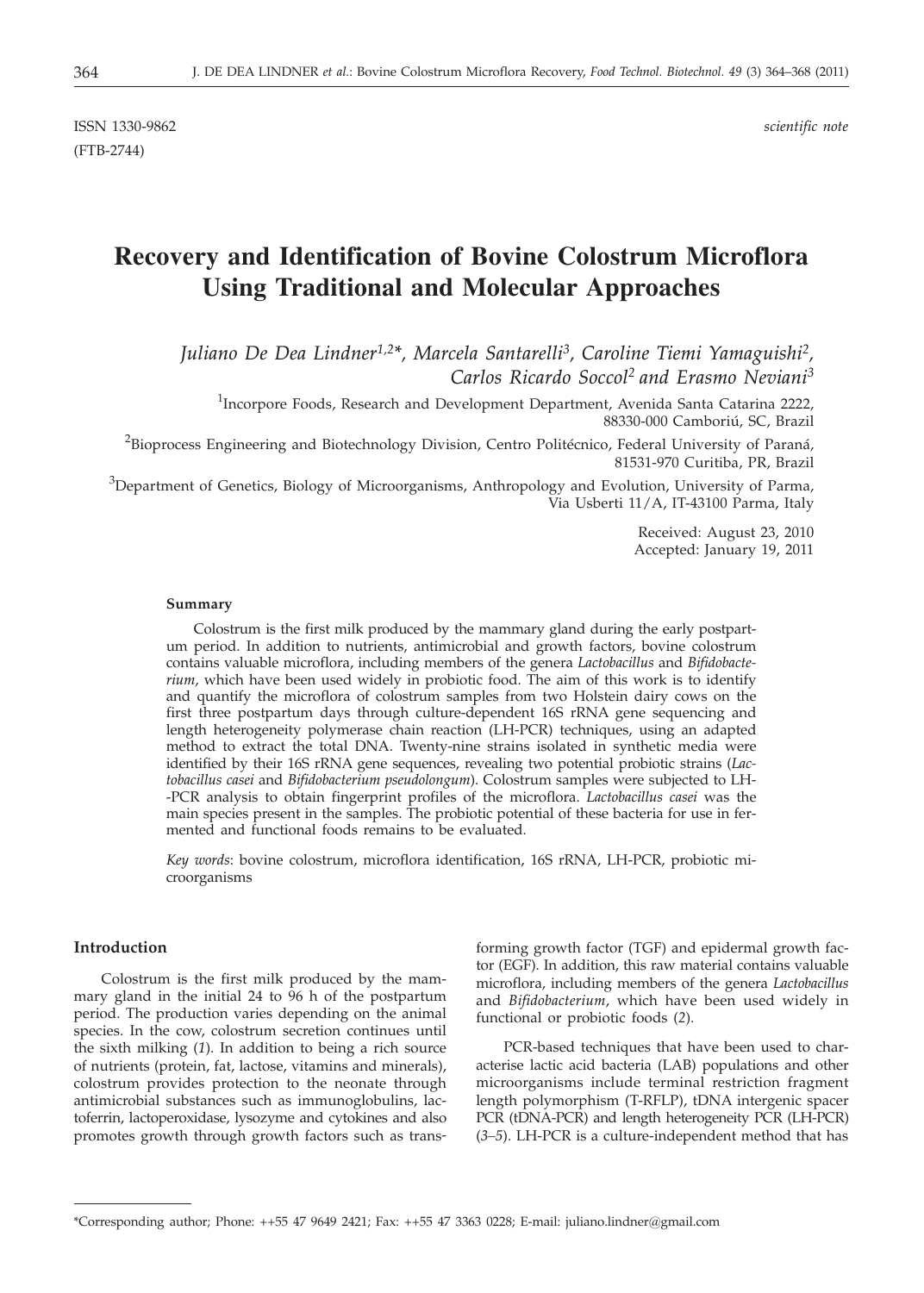been used to identify and monitor the evolution of microbial populations of different dairy products (*5,6*), ensiled maize (*7*) and soil (*8*). This technique has proven to be efficient, reliable and reproducible. In addition, microbial composition patterns can be obtained without isolating single components (*6*), and dominant populations can be estimated qualitatively and quantitatively more quickly than by other methods.

The consumption of probiotics is increasing, and the isolation of new probiotics has been explored extensively. Probiotics can be defined as live microorganisms that confer a health effect to the host when consumed in adequate amounts (*2,9*). The natural lactic microflora of bovine colostrum could be a source of new probiotics. In this study, methods will be adapted to better extract and purify the total DNA from bovine colostrum, and the microflora will be detected and identified by culture-dependent 16S rRNA gene sequencing and LH-PCR techniques.

# **Materials and Methods**

## *Colostrum sampling*

Colostrum samples were obtained from the Santa Cecília farm (Piraquara, PR, Brazil) from two Holstein dairy cows (samples 425 and 539) of the same age in second parturition. Samples were collected twice daily (early morning and late afternoon milkings) on the first three days (*N*=6) postpartum. The cows used in this study exhibited no health problems and were not treated with antibiotics. Following routine udder preparation, which included forestripping, predipping with a 0.5 % iodine- -based teat dip and drying the teat ends with a clean cloth towel, all teat ends were scrubbed with an alcohol- -soaked gauze pad. Colostrum samples were then collected aseptically in 50-mL sterile tubes, transported to the laboratory and stored at  $-20$  °C.

#### *Bacterial recovery*

Serial 10-fold dilutions of colostrum (50 mL) in 50 mM sodium citrate buffer (pH=7.0) were pour plated on agar media. To count and recover the cultivable bacterial population, the following temperature and time conditions were used to incubate the tested media: under aerobic conditions, total plate count on milk plate count agar (MPCA; Oxoid S.p.A, Milan, Italy) at 37 °C for 48 h; under anaerobic conditions, lactobacilli on MRS agar (Oxoid S.p.A.) with 0.05 % cysteine (MRS CYS) at pH= 5.4 and 25 and 37 °C for 72 h, and streptococci on M17 agar (Oxoid S.p.A.) at 25 and 37 °C for 72 h. Counts were performed in triplicate, and the standard deviations (S.D.) of the mean values were calculated.

# *Strain identification by 16S rRNA gene sequencing*

A representative number of colony-forming units (CFU) from the three growth media was selected for each of the samples on the basis of macroscopic morphology and isolated. Twenty-nine strains were purified in MRS CYS or M17 broth, depending on whether the cellular morphology observed after microscopic examination was bacilli or cocci. Genomic DNA from the 29 purified strains was extracted from overnight cultures using Chelex 100 (Sigma-Aldrich Co., St. Louis, MO,

USA) as described by Giraffa *et al.* (*10*). The presence of DNA was confirmed on a 1.5 % agarose ethidium bromide gel, and DNA concentration and purity were determined spectrophotometrically at 260 and 280 nm (Jasco V-530 spectrophotometer, Jasco Inc, Tokyo, Japan). DNA amplification and sequencing were performed as previously described by Giraffa *et al.* (*10*). The species were assigned through BLASTn (*11*) alignment of the obtained sequences with the 16S rRNA gene sequences of LAB available from the EMBL database (Cambridge, UK) (*12*).

#### *LH-PCR of the bacterial strains*

The V1 and V2 variable regions of the 16S rRNA genes of the bacterial strains were analysed by the LH- -PCR technique as previously described (*6*). Using fluorescently labelled forward primer 63F (5'-[6FAM] CAG GCC TAA CAC ATG CAA GTC-3') and unlabelled reverse primer 355R (5'-GCT GCC TCC CGT AGG AGT-3'), a theoretical amplicon length of 276–327 bp was expected for eubacterial domain A (*13*). The products were separated by capillary electrophoresis on an ABI Prism 310 Genetic Analyser (Applied Biosystems, Foster City, CA, USA) under denaturing conditions. The peaks of the electropherogram profiles, which corresponded to amplicons of different length, were attributed to bacterial species using a previously obtained LH-PCR database (*5,6*). Amplicon sizes were determined with GeneMapper v. 4.0 software (Applied Biosystems). LH-PCR profiles were analysed in reference to the internal size standard using the Local Southern size calling method and a threshold of 150 fluorescent units.

#### *Total DNA extraction from colostrum and LH-PCR*

The method for total DNA extraction from colostrum samples was adapted from that used by Murphy *et al.* (*14*) and Rasolofo *et al.* (*15*). Samples (10 mL) were clarified by the addition of 2 mL of 0.5 M EDTA (ethylenediamine tetraacetic acid) at pH=8.0, followed by centrifugation at 9000 rpm and 4 °C for 30 min. Samples were then incubated at  $-20$  °C for 10 min and the supernatant containing fat and soluble proteins was discarded. The remaining cell pellet was washed twice with 1 mL of sucrose buffer (12 % sucrose, 25 mM Tris-HCl, pH=8.0). The pellet was suspended in 0.4 mL of sucrose buffer containing 800 µg of lysozyme (Sigma-Aldrich Co.). The suspension was incubated for 1 h at 37 °C. Sucrose buffer (78  $\mu$ L) containing 5  $\mu$ L of 10 % SDS (sodium dodecyl sulphate),  $12 \mu L$  of  $250 \text{ mM}$  EDTA (pH=8.0) and 5  $\mu$ L of 20 mg/mL of proteinase K was added to the suspension and incubated for 1 h at 55 °C. After this second digestion,  $65 \mu L$  of sucrose buffer and  $135 \mu L$  of NaCl (5 M) were added to the suspension. To eliminate the contaminating proteins, the suspension was treated twice with 700  $\mu$ L of phenol/chloroform/isoamyl alcohol (25:24:1) and centrifuged at 18 000×*g* for 15 min at 4 °C. The upper aqueous phase was collected and transferred to a new tube for further extraction with 700 m<sup>L</sup> of chloroform. The upper aqueous phase was collected again, and 700  $\mu$ L of cold (-20 °C) 96 % ethanol were added. The suspension was held at –80 °C overnight. The DNA was pelleted by centrifugation at 18 000×*g* for 30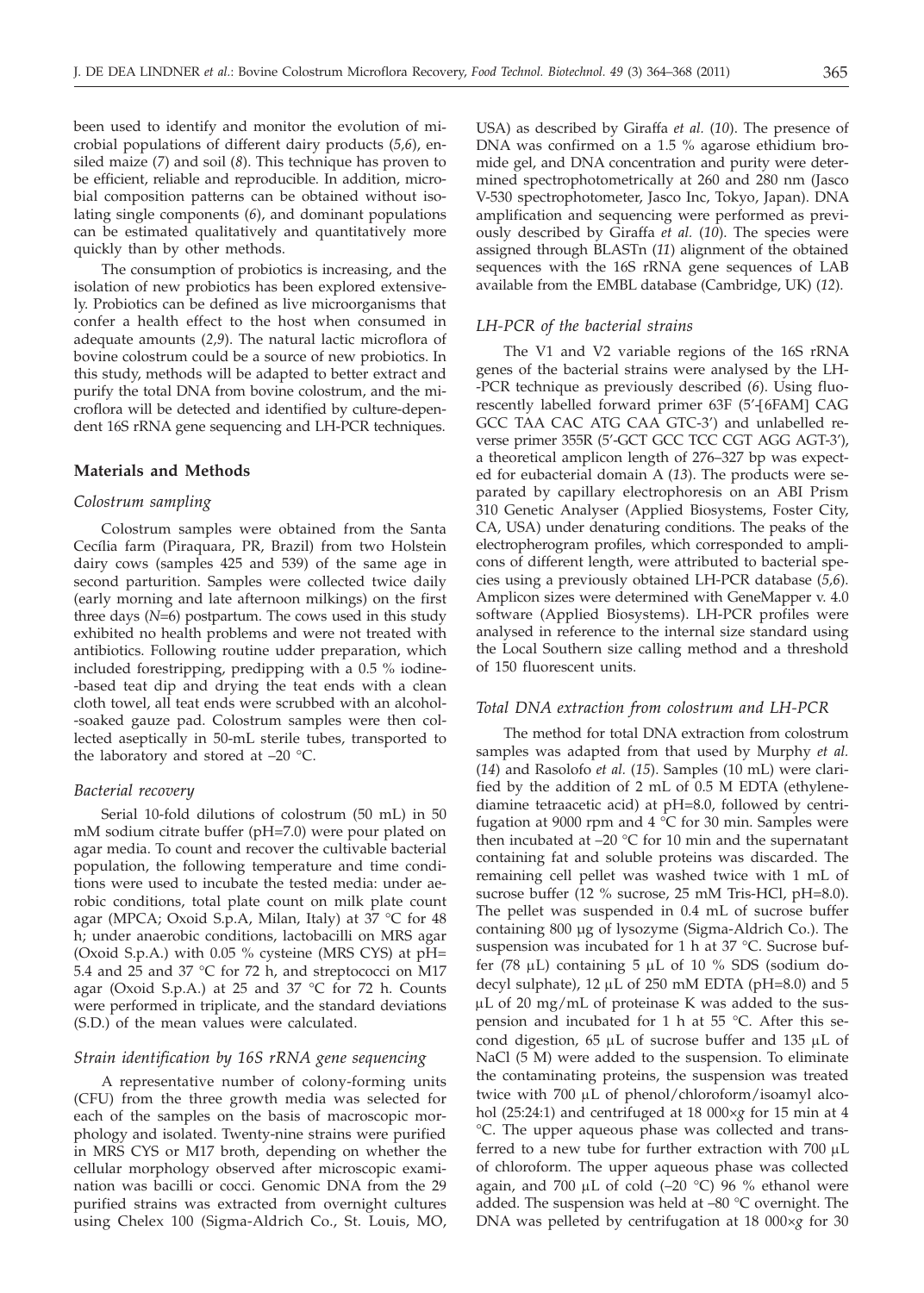min at 4 °C. The pellet was washed twice with 700  $\mu$ L of cold (–20 °C) 70 % ethanol, and after draining and air drying, the DNA was suspended in  $30 \mu L$  of sterile deionised water. The DNA was quantified by measuring the absorbance at 260 nm with a spectrophotometer (Jasco V-530), diluted to 20 ng/ $\mu$ L, and stored at -20 °C until use. The LH-PCR of total colostrum DNA was performed as described above for the bacterial strains.

# **Results and Discussion**

Three representative colostrum samples (0, 24 and 60 h) from two cows were evaluated for bacterial cultivability. Table 1 shows the total cultivable population count on MPCA, the streptococcus count on M17 and lactobacillus count on MRS CYS, pH=5.4. The colostrum samples collected aseptically contained low numbers of bacteria, in agreement with previous results from Rindsig and Bodoh (*16*) and Stewart *et al.* (*17*). The total cultivable microbial count was similar during the evolution of the colostrum over these three days (Table 1).

The level of presumable LAB originating from the colostrum was lower than 3 log CFU/mL (Table 1). The colostrum was generally characterised by mesophilic streptococci (estimated to be 3 log CFU/mL at  $25 \text{ }^{\circ}$ C)

and thermophilic lactobacilli (estimated to be 2.61 log CFU/mL at 37 °C). The temperatures used were selected to maximise the recovery and isolation of LAB.

The microflora of the colostrum was partially estimated by studying 29 strains isolated in M17 and MRS CYS, pH=5.4, media. Thirteen cultivable species were identified by their 16S-rRNA gene sequences, illustrating the biodiversity present in the colostrum samples (Table 2). The greatest species diversity was recovered from M17 medium (9 species). *Staphylococcus chromogenes* was the most frequently isolated species. Interestingly, two potential probiotic LAB species (*Lactobacillus casei* and *Bifidobacterium pseudolongum*) were recovered in MRS CYS, pH=5.4. Because of the health-promoting effects of probiotics (*2,18*), significant efforts have been made to discover and exploit novel strains with scientifically proven probiotic properties from their natural environments, *i.e.* the human gut (*19*). The *L. casei* and *B. pseudolongum* biotypes isolated from the colostrum will be characterised in a future work.

The microbial ecology of colostrum remains incompletely understood, as almost all previous studies have been limited by the use of traditional agar-based and culture-dependent methods. Traditional methods of investigating microbial populations typically reveal the most commonly occurring microorganisms, especially those that

Table 1. Bacterial counts in different media for total cultivable, thermophilic and mesophilic lactic acid bacteria in colostrum samples

| Colostrum<br>sample/h | <b>MPCA</b>     | M17<br>log CFU/mL |                 | MRS CYS $(pH=5.4)$<br>log CFU/mL |                 |  |
|-----------------------|-----------------|-------------------|-----------------|----------------------------------|-----------------|--|
|                       | log CFU/mL      |                   |                 |                                  |                 |  |
|                       | $37^{\circ}$ C  | $25^{\circ}$ C    | $37^{\circ}$ C  | $25^{\circ}$ C                   | $37^{\circ}$ C  |  |
| 425/0                 | $5.43 \pm 1.36$ | $2.89 \pm 0.78$   | $2.61 \pm 1.15$ | $1.95 \pm 0.63$                  | $2.13 \pm 1.33$ |  |
| 425/24                | $4.53 \pm 2.16$ | $2.89 \pm 1.33$   | $2.21 \pm 2.02$ | $2.00 \pm 1.45$                  | $2.61 \pm 1.15$ |  |
| 425/60                | $5.00 \pm 1.44$ | $3.00 \pm 1.45$   | $2.18 \pm 1.15$ | $2.18 \pm 0.55$                  | $2.17 \pm 1.10$ |  |
| 539/0                 | $5.10 \pm 1.80$ | $2.05 \pm 0.20$   | $2.52 \pm 1.28$ | $2.36 \pm 1.19$                  | $2.03 \pm 0.77$ |  |
| 539/24                | $5.17 \pm 1.33$ | $2.55 \pm 1.19$   | $3.02 + 0.42$   | $1.25 \pm 1.20$                  | $2.35 \pm 0.85$ |  |
| 539/60                | $5.89 \pm 1.16$ | $2.87 \pm 1.24$   | $2.76 \pm 1.24$ | $1.97 \pm 1.52$                  | $2.05 \pm 1.36$ |  |

| Strain                                      | Number of<br>isolates <sup>1</sup> | Origin media       | Closest relative strain <sup>2</sup> | Accession<br>number <sup>3</sup> | Match/ $\%$ |
|---------------------------------------------|------------------------------------|--------------------|--------------------------------------|----------------------------------|-------------|
| 1; 4                                        | 2                                  | MRS CYS $(pH=5.4)$ | Lactobacillus casei                  | HM058411                         | 100         |
| 2                                           | 1                                  | M17                | Staphylococcus pseudintermedius      | FI858975                         | 98          |
| 3; 8; 9; 10; 11; 13; 15; 17; 18; 19; 21; 25 | 12                                 | M17                | Staphylococcus chromogenes           | AY688044                         | 99          |
| 5;6                                         | 2                                  | MRS CYS (pH=5.4)   | Bifidobacterium pseudolongum         | GU361828                         | 99          |
| 7;                                          |                                    | MRS CYS $(pH=5.4)$ | Propionibacterium acnes              | EF680442                         | 99          |
| 12; 16                                      | 2                                  | M17                | Brachybacterium sp.                  | AB449755                         | 98          |
| 14                                          | 1                                  | M17                | Streptococcus uberis                 | AM946015                         | 99          |
| 20                                          | 1                                  | M17                | Paenibacillus barcinonensis          | FI174659                         | 99          |
| 22                                          | 1                                  | M17                | Bacillus circulans                   | EU653002                         | 100         |
| 23                                          |                                    | M17                | Macrococcus caseolyticus             | GU904705                         | 99          |
| 24; 26                                      | $\overline{2}$                     | M17                | Uncultured bacterial clone           | GQ055058                         | 99          |
| 27:29                                       | $\overline{2}$                     | MRS CYS $(pH=5.4)$ | Paenibacillus graminis               | AB428571                         | 99          |
| 28                                          |                                    | M17                | Cellulosimicrobium funkei            | AY729960                         | 99          |

<sup>1</sup>quantity of strains isolated from this species, <sup>2</sup>determined by 16S rRNA BLAST, <sup>3</sup>GenBank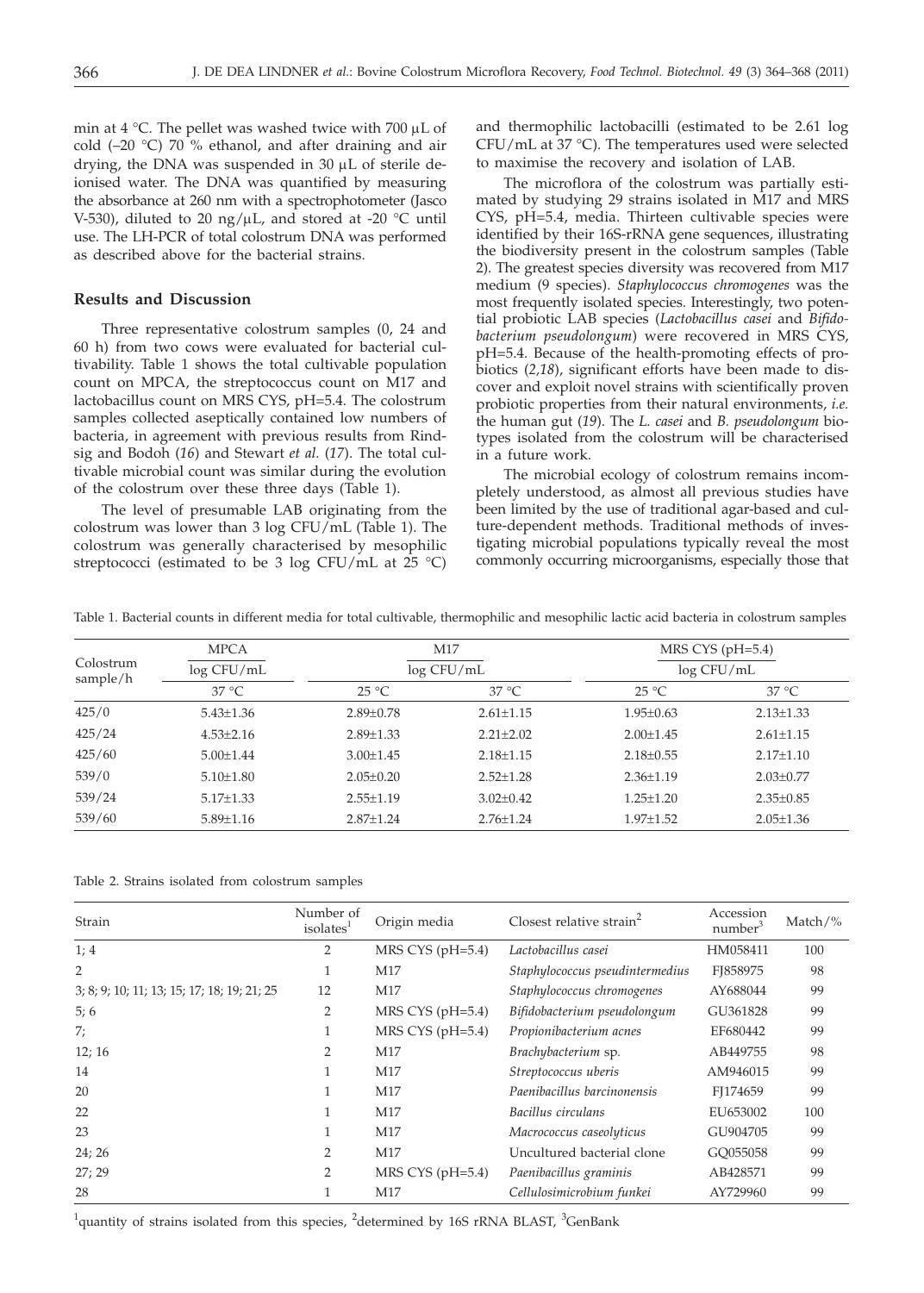are able to grow to a detectable level under the specific culture conditions used (*20*). These methods often underestimate the less abundant components of the microflora, which could be equally important. Microbial isolation from a complex matrix in synthetic media requires optimal conditions to meet the high nutritional demands of the developing strains. The ideal conditions would reproduce the natural ecosystem in the medium (*20*).

To overcome the known limitations of culture-dependent methods, investigate the evolution, and partially quantify the microbial community present in the colostrum, samples were subjected to a PCR-based culture- -independent method, LH-PCR. Fig. 1 shows the LH-PCR profile obtained for the colostrum sample 425 at 36 h. The electropherograms of the most representative results for the colostrum sample 539 at 0, 12, 24, 48 and 60 h are shown in Fig. 2.

The different fragment sizes in the LH-PCR profiles were attributed to bacterial species using a previously established database (*5,6*). The peaks detected in the electropherogram of sample 425 at 36 h (Fig. 1) were as follows: (276±1) bp (unattributed), (292±1) bp (unattributed), and (320±1) bp (attributed to *Lactococcus lactis* or *Staphylococcus* sp*.* or *Streptococcus thermophilus*). None of the species attributed to the (320±1)–bp peak were isolated from the agar plates (Table 2). Representative strains for these species could be quiescent and might be viable but not culturable. Because of its low sensitivity, the LH- -PCR technique is only semi-quantitative and requires the microbial count in a system to be higher than 5 log CFU/mL (*6*) for the quantity of template DNA to be sufficient. As expected, the amount of DNA from some of the species in colostrum sample 425 was too small to be



**Fig. 1.** LH-PCR electropherogram of the microbial community present in the colostrum sample 425 at 36 h. The x-axis shows the peak size in base pairs, and the y-axis shows the peak intensity in relative fluorescence units



**Fig. 2.** LH-PCR electropherograms of the microbial communities present in colostrum sample 539 at subsequent stages of maturation. The x-axis shows the peak size in base pairs, and the y-axis shows the peak intensity in relative fluorescence units